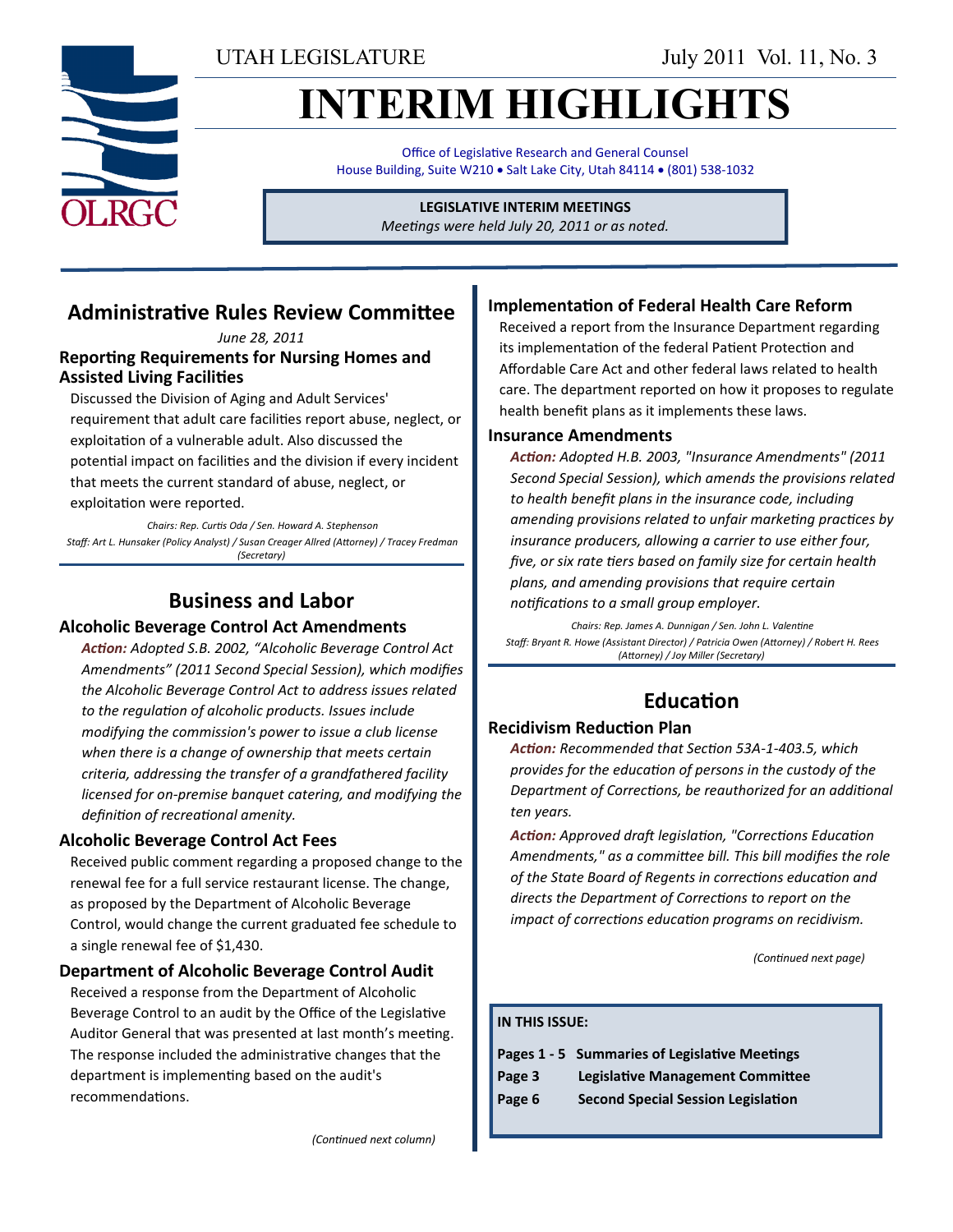#### **School Board Elections**

Discussed proposals for modifying the process for selecting members of the State Board of Education or a local school board. The proposals include eliminating the current process in which candidates for the State Board of Education are nominated by the governor and allowing voters to directly elect members through either a nonpartisan or partisan election. The Committee also discussed a proposal to move state and local school board elections to odd-numbered years.

*Chairs: Rep. Bill Wright / Sen. Howard A. Stephenson Staff: Allison M. Nicholson (Policy Analyst) / Constance C. Steffen (Policy Analyst) / Angela Oakes Stallings (Attorney) / Chelsea Lloyd (Secretary)*

## **Government Operations and Political Subdivisions**

#### **Second Special Session Legislation**

Discussed S.B. 2001, "Bonds Secured by Federal Mineral Lease Payments" (2011 Second Special Session), which would extend the sunset date to December 31, 2020 during which time special service districts may issue bonds that are secured by federal mineral lease payments. This bill would also provide for sunset review of the bond provisions described in the bill before it is repealed on December 31, 2020.

*Action: Approved S.B. 2001, "Bonds Secured by Federal Mineral Lease Payments" (2011 Second Special Session), as a committee bill.*

#### **Boards and Commissions**

Discussed potential questions to include in a survey of boards and commissions established by executive, legislative, and judicial branches of Utah state government and whether to include all boards and commissions in the survey or only those created by state statute.

*Action: Approved sending the survey, as presented to the Committee, to all boards and commissions created by the executive, legislative, and judicial branches of government.*

#### **Electronic Signatures**

Received a presentation from the Lieutenant Governor's Office on the advisability and feasibility of electronic signatures in candidate petitions, initiative and referendum petitions, and political petitions. The presentation also addressed potential questions regarding the validity of those signatures.

#### **Voting Equipment**

Discussed the preferential voting process and what voting equipment upgrades would be needed to implement preferential voting in Utah.

*Chairs: Rep. Kraig Powell / Sen. Peter C. Knudson / Rep. R. Curt Webb Staff: Art L. Hunsaker (Policy Analyst) / Joseph T. Wade (Policy Analyst) / Victoria Ashby (Attorney) / Emily R. Brown (Attorney) / Wendy Bangerter (Secretary)*

# **Health and Human Services**

### **State Medical Examiner**

Received reports from the State Medical Examiner, the Utah Highway Patrol, and the Utah Department of Health on problems created by the statutory exclusion of highway deaths from the definition of accidental deaths, which are under the automatic jurisdiction of the medical examiner. The medical examiner recommended repeal of the exclusion, which would resolve the problem of trying to obtain the signature of an attending physician when there is not one, and would preserve vital forensic evidence in some cases. The repeal could increase annual medical examiner costs by \$290,000 and annual state laboratory costs by \$87,000.

*Chairs: Rep. Paul Ray / Sen. Allen M. Christensen Staff: Mark D. Andrews (Policy Analyst) / RuthAnne Frost (Attorney) / Cathy J. Dupont (Attorney) / Kimberly A. Heiner (Secretary)*

### **Health System Reform Task Force Federal Health Care Reform**

Received a report from committee staff highlighting five areas of federal health care reform implementation that are not yet finalized and that state legislatures could potentially influence, including determination of expanded Medicaid eligibility, offerings in state health exchanges, enforcement of the coverage mandate, administration of premium subsidies, and creation of statewide risk adjusters.

#### **Wellness Programs and Incentives**

Received a report from Public Employees Health Program (PEHP) on its use of wellness programs, including premium rebates to motivate enrollee participation and attainment of biometric milestones. PEHP reported that the 12% of its enrollees with more than four medical risks incur \$14,897 more in annual medical expenses than the 68% of its enrollees with two or fewer medical risks, resulting in total annual expenses of \$16,242 versus \$1,345. Also received reports from Regence BlueCross BlueShield of Utah, Educators Mutual Insurance Association, and SelectHealth on their use of employee wellness programs.

*Chairs: Rep. James A. Dunnigan / Sen. Wayne L. Niederhauser Staff: Mark D. Andrews (Policy Analyst) / Cathy J. Dupont (Attorney) / Wendy Bangerter (Secretary)*

## **Judiciary, Law Enforcement, and Criminal Justice**

#### **Forfeited Property Report**

Received background information from the Commission on Criminal and Juvenile Justice regarding the collection of funds or property as reported by Utah law enforcement agencies on federal asset forfeiture cases. The Commission also provided information on how these funds are used in support of crime prevention and law enforcement within the state.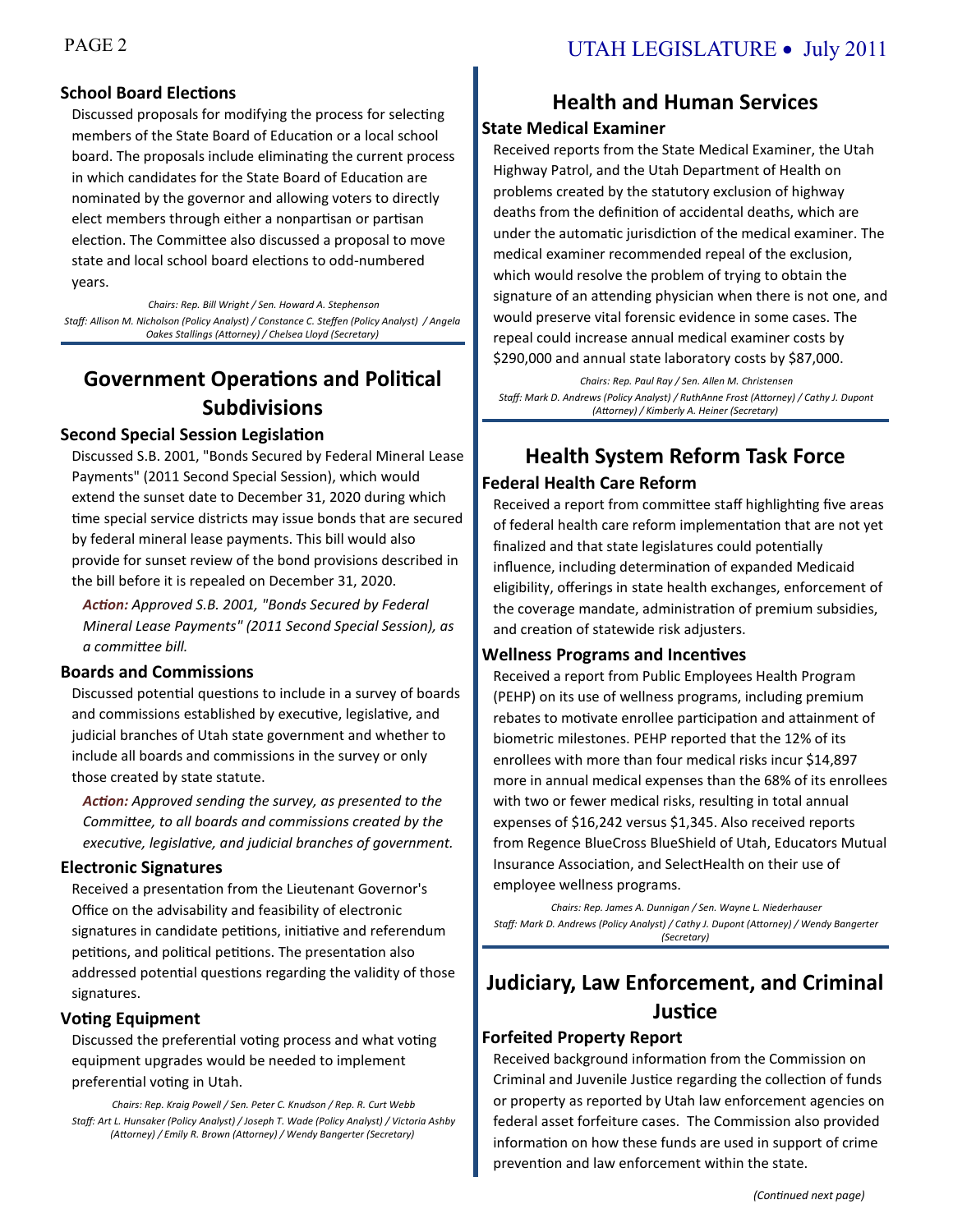#### **Jail Reimbursement and Contracting**

Received a presentation from a legislator regarding the state's use of local jail facilities to house state inmates and the contracted rates at which the state reimburses local jails. This The Department of Corrections uses this practice to manage its inmate population when the number of state inmates exceeds the number of available prison beds.

#### **Multi-Agency Strike Force Annual Report**

Received a report from the Office of the Attorney General regarding the strike force activities for 2010-11. The strike force was established in 2009 to combat violent and other major felony crimes associated with illegal immigration and human trafficking.

#### **Sex and Kidnap Offender Registry**

Discussed draft legislation that would reorganize Section 77- 27-21.5, which establishes the Sex and Kidnap Offender Registry. The proposed changes are technical in nature and would increase accessibility to the current provisions.

#### **Use of Criminal Surcharges and Fines Report**

Received background information from the Utah Commission on Criminal and Juvenile Justice regarding the surcharges and fines that have been established to help fund drug task forces. Priority funding is given to the seventeen established multi-jurisdictional drug and crime task force units and then to projects that are designed to address drug prevention, awareness, treatment, and research in the state.

*Chairs: Rep. Kay L. McIff / Sen. Mark B. Madsen / Rep. Curtis Oda Staff: Jerry D. Howe (Policy Analyst) / Nathan W. Brady (Policy Analyst) / Susan Creager Allred (Attorney) / Esther Chelsea-McCarty (Attorney) / Joy Miller (Secretary)*

### **Legislative Management Committee**

*July 19, 2011*

#### *Actions:*

*Approved, without change, the requests of the following interim committees and appropriation subcommittees:*

- *Government Operations Interim Committee*
- *Natural Resources, Agriculture, and Environmental Quality Appropriations Subcommittee*
- *Revenue and Taxation Interim Committee*
- *Social Services Appropriations Subcommittee*
- *Workforce Services and Community and Economic Development Interim Committee*

*Approved the recommendation from a legislator that the Government Operations Interim Committee study land use issues and local government as a result of an audit by the Office of the Legislative Auditor General, " A Performance Audit of County and Municipal Transfer Development Rights Use in Utah" (2010).* 

### PAGE 3 INTERIM HIGHLIGHTS • July 2011

*Voted that the Legislature petition the Utah Supreme Court for leave to file an amicus curiae brief on the lawsuit regarding S.B. 2, "Minimum School Program Budget Amendments" (2008 General Session).* 

*Chairs: President Michael G. Waddoups / Speaker Rebecca D. Lockhart Staff: Michael E. Christensen (Director) / John L. Fellows (General Counsel) / Chelsea Lloyd (Legislative Secretary)*

### **Natural Resources, Agriculture, and Environment**

#### **Carbon Storage**

Discussed the feasibility and potential commercialization of carbon capture and sequestration (CCS). The Utah Science Technology and Research Initiative reported on the status of current CCS storage pilot projects. The Committee discussed barriers to, and incentives for, CCS.

#### **Public Lands Policy Coordinating Office**

Received a report from the Public Lands Policy Coordinating Office on the activities and expenditures of the office in the past year.

#### **R.S. 2477 Plan Report**

Received a report from the Public Lands Policy Coordinating Office on the process of identifying, recording, defending, and litigating R.S. 2477 rights-of-way in Utah.

#### **Remediation Waste Fees**

Received a report from the director of the Division of Solid and Hazardous Waste on the collections of remediation waste fees.

#### **Sunset Review - Mercury Switch Removal Act**

*Action: Voted to recommend the extension of the sunset date of the Mercury Switch Removal Act, Title 19, Chapter 6, Part 10, to July 1, 2017.*

*Chairs: Rep. Roger E. Barrus / Sen. Ralph Okerlund Staff: J Brian Allred (Policy Analyst) / Tracy J. Nuttall (Attorney) / Kimberly A. Heiner (Secretary)*

### **Public Utilities and Technology**

#### **Renewable Energy**

Received a presentation from Deseret Power regarding its study and evaluation of using renewable energy resources. The presentation included information about electrical energy demand by consumers and how different types of energy resources provide electricity.

#### **Cost-Saving Information Technologies in State Government**

Received a presentation by the Department of Technology Services on how it provides cost-effective and efficient information and communication services. The department described how these approaches have achieved cost savings for the state of \$25.8 million since 2005.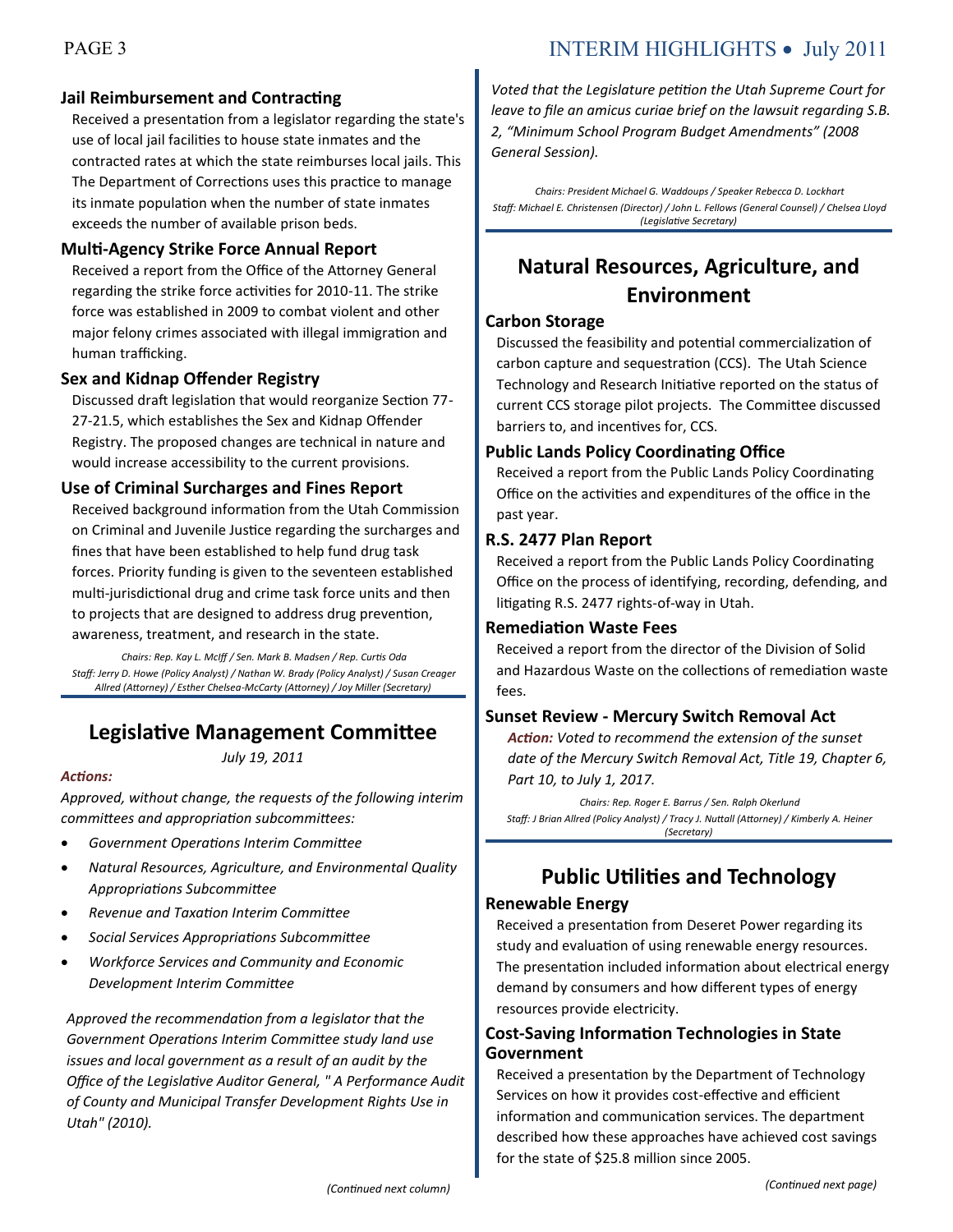#### **Roof-Top Solar Power and Infrastructure Offset**

Received a presentation from Rocky Mountain Power regarding the growth of roof-top power, net metering, and the impact on the current electrical infrastructure. At this time, there are approximately 1,000 net meter and roof-top energy generators in Utah.

*Chairs: Rep. Michael E. Noel / Sen. J. Stuart Adams Staff: Richard C. North (Policy Analyst) / Robert H. Rees (Attorney) / Tracey Fredman (Secretary)*

### **Redistricting Committee**

| June 21 (Tooele)      | July 12 (West Jordan)   |
|-----------------------|-------------------------|
| June 22 (Provo)       | July 13 (Logan & Ogden) |
| July 9 (Moab & Price) | July 20 (Rose Park)     |

#### **Public Hearings**

Held public hearings in the Utah communities listed above to:

- gather public input on boundaries for congressional, legislative, and state school board districts;
- equalize the population in all districts; and
- ensure equal representation throughout the state.

Maps submitted by committee members and maps drawn by members of the public using the online drawing tool at RedistrictUtah.com were presented and discussed by the Committee at these meetings.

*Chairs: Rep. Kenneth W. Sumsion / Sen. Ralph Okerlund Staff: J Brian Allred (Policy Analyst) / Benjamin N. Christensen (Policy Analyst) / Art L. Hunsaker (Policy Analyst) / Allison M. Nicholson (Policy Analyst) / John Q. Cannon (Managing Policy Analyst) / Jerry D. Howe (Policy Analyst) / Leif G. Elder (Policy Analyst) / Mark D. Andrews (Policy Analyst) / Phillip V. Dean (Policy Analyst) / Richard C. North (Policy Analyst) / Joseph T. Wade (Policy Analyst) / Angela Oakes Stallings (Attorney) / Emily R. Brown (Attorney) / Eric N. Weeks (Deputy General Counsel) / John L. Fellows (General Counsel) / Kimberly A. Heiner (Secretary)*

#### **Retirement and Independent Entities Provision of Health Care Benefits to State Employees**

Received a presentation from the Utah Retirement Systems and the Public Employees Health Program (PEHP) on PEHP's functions and strategies for providing health care benefits to state employees. During the 2011 General Session, the Legislature passed H.B. 404, "State Health Insurance Amendments," which requires the Committee to review and make recommendations to improve the way the state provides health insurance to state employees, including methods to improve the quality of health care, enhance informed consumer choices, and control state costs.

*Chairs: Rep. Don L. Ipson / Sen. Daniel R. Liljenquist Staff: Benjamin N. Christensen (Policy Analyst) / Shannon C. Halverson (Attorney) / Cathy J. Dupont (Attorney) / Chelsea Lloyd (Secretary)*

### PAGE 4 UTAH LEGISLATURE • July 2011

### **Revenue and Taxation**

#### **Property Tax**

Discussed background information on property taxes imposed on business personal property, including a review of constitutional parameters and current exemptions.

*Action: Voted that the Committee develop proposals increasing the personal property exemption, including any constitutional changes that would be needed to implement the proposal.*

#### **Taxation of Hotel Intermediaries**

Received background information on the taxation of hotel accommodations when the buyer uses an intermediary, such as a travel website, to make the purchase.

#### **Taxes and Fees on Medical Aircraft**

Reviewed changes made in recent years to taxes and fees imposed on aircraft and the impact of these changes on nonprofit entities that use aircraft for emergency medical transportation.

*Action: Voted to prepare draft legislation mitigating the impact of the recent tax and fee changes on aircraft used by nonprofit entities for emergency medical transportation.*

*Chairs: Rep. Patrick Painter / Sen. Curtis S. Bramble Staff: Bryant R. Howe (Assistant Director) / Phillip V. Dean (Policy Analyst) / Rebecca L. Rockwell (Attorney) / Chelsea B. Lloyd (Secretary)*

### **Transportation**

#### **Federal Highway Program Update**

Received an update from the Department of Transportation on federal highway funding. Federal funding is uncertain at this point because: (1) the previous federal highway funding program expired almost two years ago and it is not clear when the next program will be authorized and what provisions it will contain; and (2) barring further injection of general fund money, the Federal Highway Fund will be insolvent as of September 2012.

#### **Helmets to Hard Hats**

Received a presentation from Helmets to Hardhats, which is a national, nonprofit program that connects National Guard, Reserve, and other transitioning military service members with career opportunities in the construction industry.

#### **Operation of Trucks on Graded Roadways**

Received a presentation from the Department of Public Safety and Department of Transportation (UDOT) on expanding the administrative rule that allows UDOT to designate travel restrictions on certain highways located in canyon areas to include mountain passes on northbound I-15.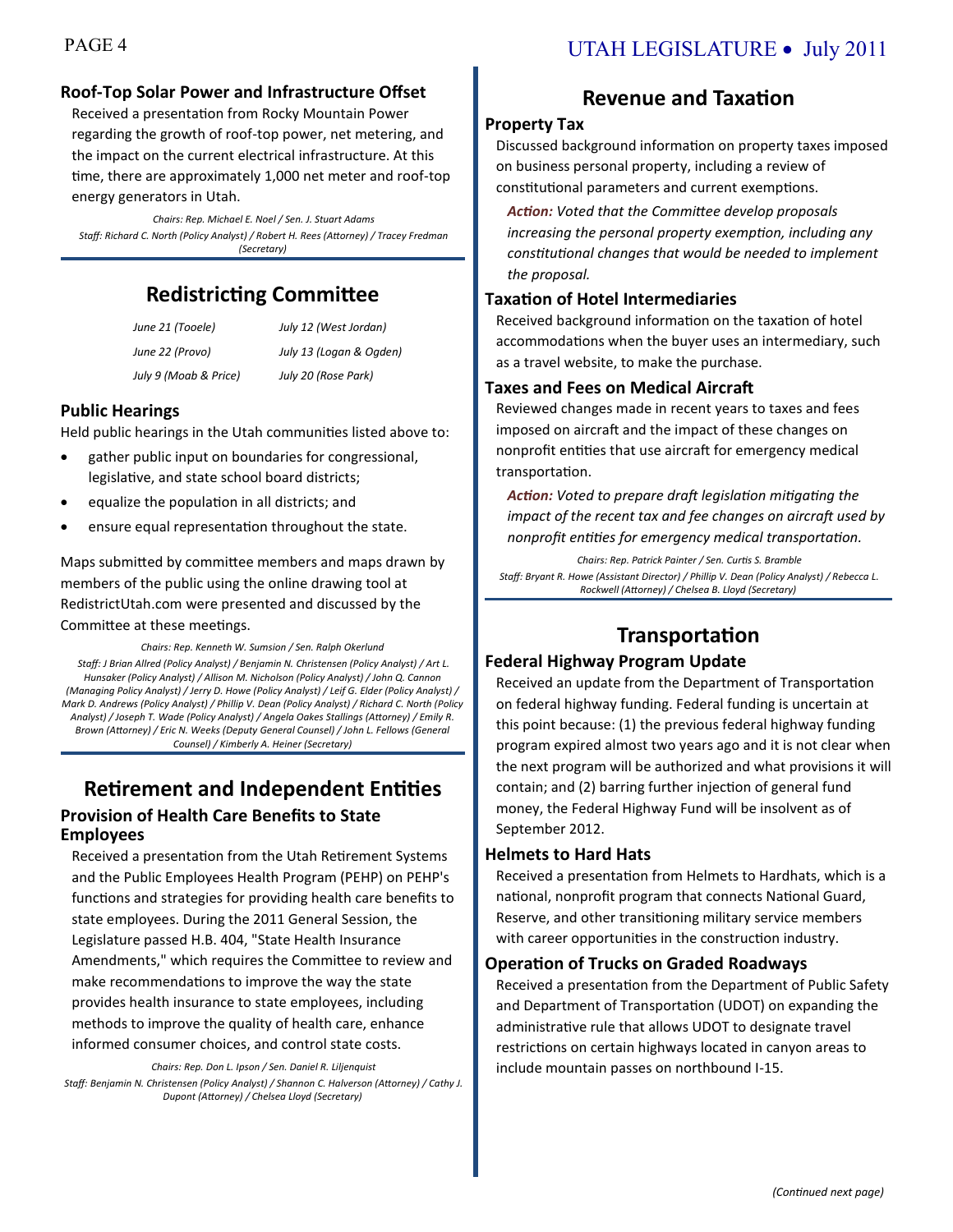#### **Registration of Trailers**

Received a presentation from committee staff and the Tax Commission on the registration of trailers of 750 pounds or less unladen weight. Currently, registration for these trailers is optional in Utah but is required by Colorado, Nevada, New Mexico, and Wyoming. Concern has been expressed that a traffic citation could be issued to a Utah resident pulling an unregistered trailer in one of these states. The Committee was presented with three options to address this concern: (1) keep the status quo; (2) provide a permanent registration; or (3) seek reciprocity with other states.

#### **Regulation of Fuel Manufactured and Sold in Utah**

Received a presentation from a member of the public on a proposal to limit federal regulation of oil, natural gas, and coal that is explored, transported, refined, sold, and used in Utah.

*Chairs: Rep. Bradley M. Daw / Sen. Kevin T. Van Tassell Staff: Leif G. Elder (Policy Analyst) / Shannon C. Halverson (Attorney) / Tracey Fredman (Secretary)*

### **Water Issues Task Force**

*July 19, 2011*

#### **Nonprofit Mutual Benefit Corporations**

*Action: Voted to prepare draft legislation recognizing mutual water companies as having unique characteristics under state non-profit corporations law.*

#### **Water Development Financing**

Discussed the status of the Lake Powell pipeline and Bear River development projects and possible ways to finance the projects. Also discussed ways the state could provide financing assistance to entities interested in water development projects.

*Chairs: Rep. Patrick Painter / Sen. Peter C. Knudson Staff: J Brian Allred (Policy Analyst) / Nathan W. Brady (Policy Analyst) / Tracy J. Nuttall (Attorney) / Wendy Bangerter (Secretary)*

### **Workforce Services and Community and Economic Development**

#### **Second Special Session Draft Legislation**

Received public input on two bills prepared for the 2011 Second Special Session:

- SCR 201, "Concurrent Resolution Supporting United States' Balanced Budget Constitutional Amendment"; and
- H.B. 2002, "Prison Relocation and Development Authority Act Amendments."

*Action: The Committee voted to recommend H.B. 2002, "Prison Relocation and Development Authority Act Amendments," as a committee bill.*

#### **Department of Community and Culture Restructuring**

Received a progress report from the Department of Community and Culture on implementation of H.B. 287, "Restructuring the Department of Community and Culture" (2011 General Session). The bill directed the department to conduct an in-depth assessment to identify restructuring opportunities that would improve efficiency, reduce costs, and better focus the state and its employees on providing community and cultural development opportunities, administer related federal-grant programs, and optimize the department's functions to meet stakeholders' needs.

#### **Utah Advisory Commission to Optimize State Government**

Received a presentation from the Governor's Office of Planning and Budget on the findings, best practices, and recommendations of the Utah Advisory Commission to Optimize State Government. In August 2010, the advisory commission submitted a report to the governor identifying 56 recommendations to increase the efficiency and effectiveness of state government. Since that time, the governor's staff has been collaborating with state agencies to implement the study recommendations.

*Chairs: Rep. Jim Bird / Sen. Stuart C. Reid Staff: Benjamin N. Christensen (Policy Analyst) / Peter Asplund (Attorney) / Robert H. Rees (Attorney) / Karen C. Allred (Secretary)*